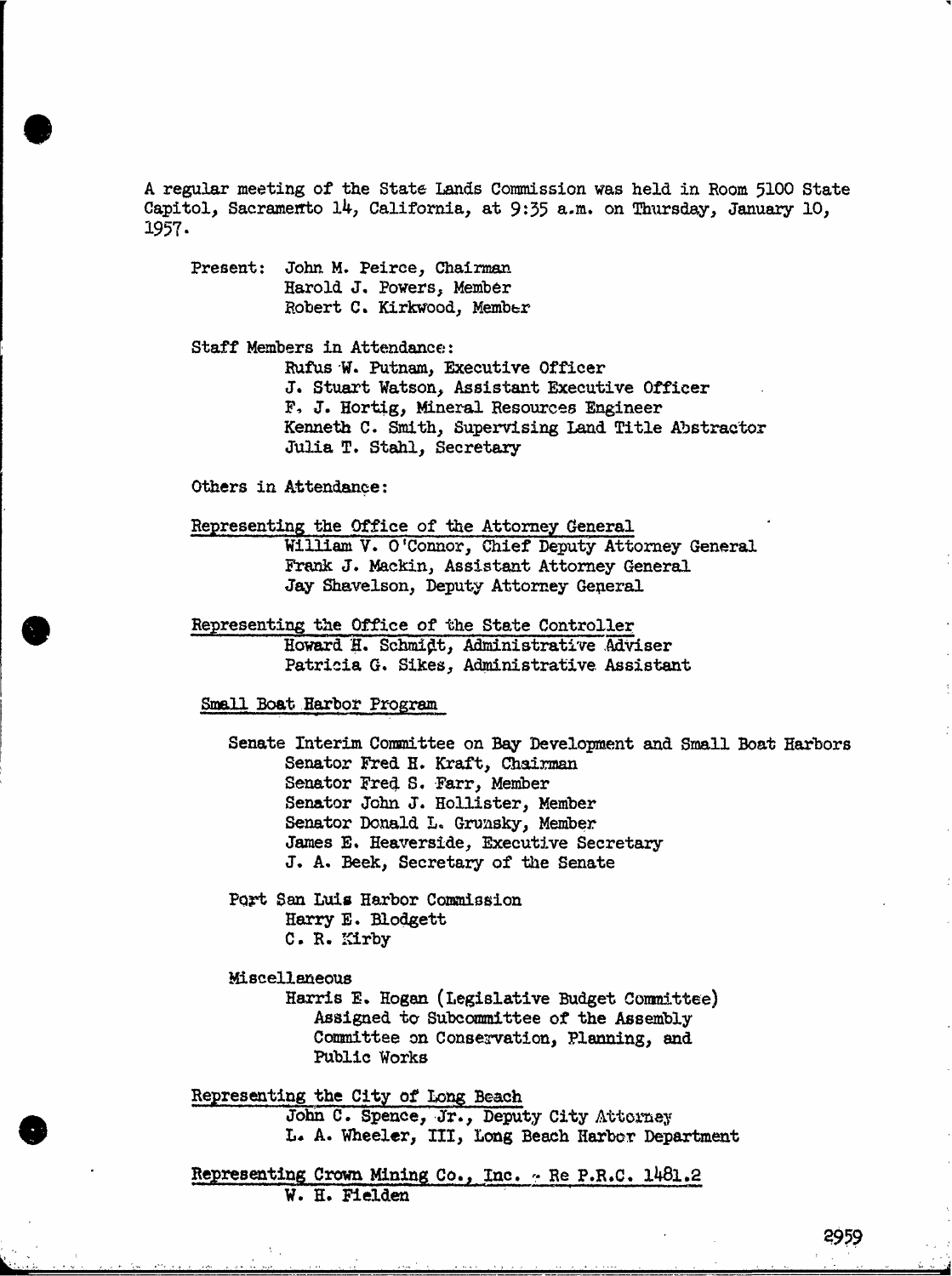## Representing Oil and Gas Interests

Continental-Union-Shell-Superior Group R. F. Bauer Edwin W. Pauley R. Q. Alabaster General Petroleum Corporation George H. Ketchum Hancock Oil Company Ralph L. Cormany Humble Oil & Refining Company William R. Gardner L. W. Sewell Monterey Oil Company E. E. Pyles The Ohio Oil Company H. T. Sutherland Phillips Petroleum Company Mark R. Corcoran Reserve Oil & Gas Company R. R. Templeton Richfield Oil Corporation K. M. Cook Signal Oil and Gas Company Paul Ottoson Emmet E. Wolter Standard Oil Company of California Paul K. Home Warren Lawrence T. H. McBaine L. E. Scott The Texas Company J. F. Gale Tidewater Oil Company T. L. Roberle Western Gulf O. Company James G. Leovy Emmons Sebenius Representing himself Hal Altman